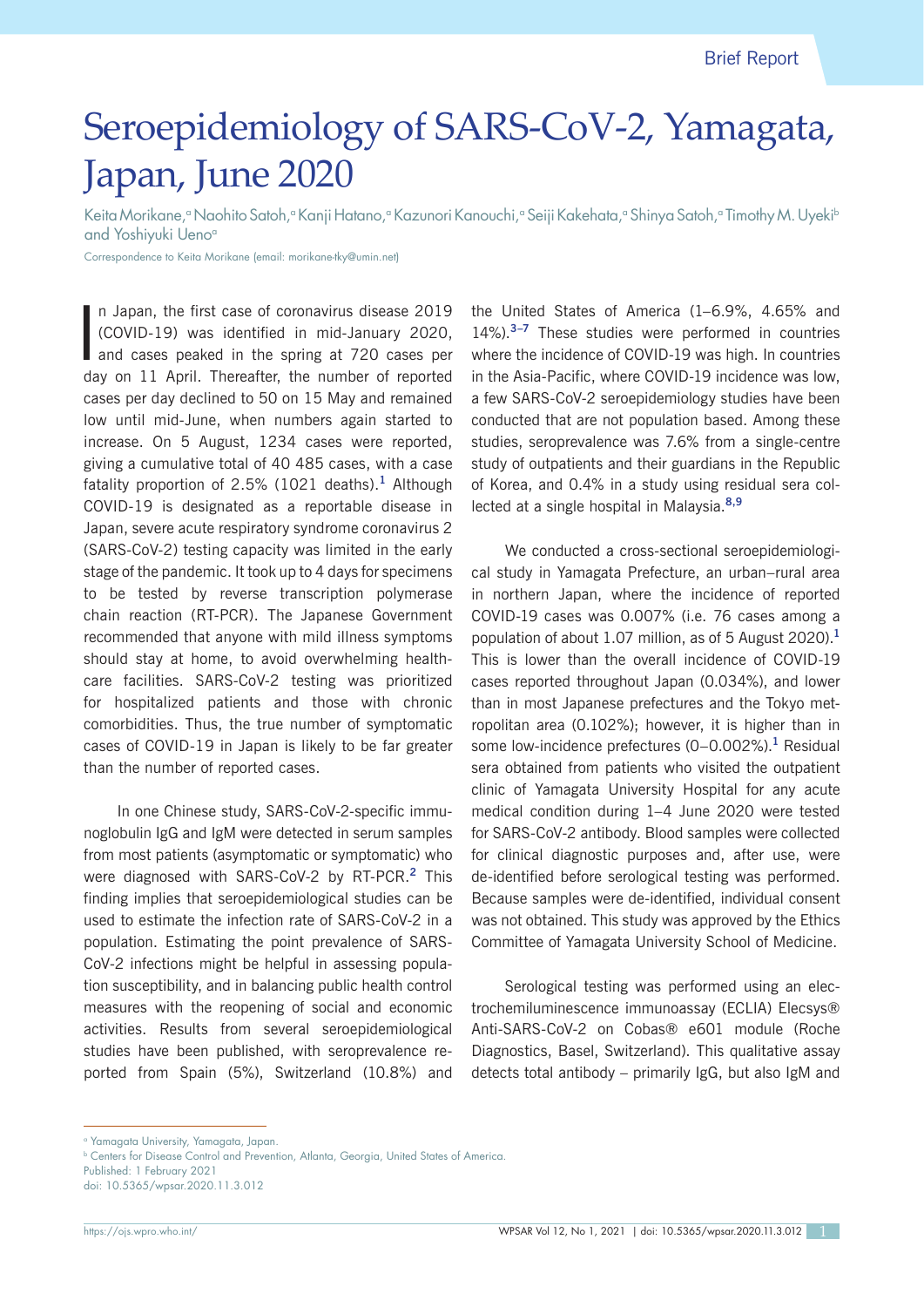IgA antibody – to the nucleocapsid protein of SARS-CoV-2. A cut-off optical density (OD) index value of 1.0 was used to define a seropositive result. According to the manufacturer's fact sheet, the specificity of the serological assay is 99.80% (i.e. 21 false positives among the 10 453 specimens collected before December 2019).**<sup>10</sup>**

Among 1009 samples tested, five specimens were positive for SARS-CoV-2 antibody. The estimated seroprevalence of SARS-CoV-2 infections was 0.50% (95% confidence interval [CI]: 0.062–0.93%). The OD values of five seropositive specimens varied substantially; two had OD values close to the cut-off index value (1.3 and 1.6), suggesting low antibody titres, and three were above 5.0. Using the 95% CI for the seroprevalence estimate of 0.50%, we estimated that the Yamagata Prefecture population had 670–10 000 SARS-CoV-2 antibody-positive individuals.

Our study has several limitations. First, sera used in this study were obtained from patients visiting our hospital's outpatient acute care clinic; hence, this sample is probably not representative of the general population of Yamagata Prefecture. Also, because the serum specimens were de-identified, we did not have any demographic data to determine representation across age groups. Second, the specificity of the assay suggests an anticipated false positive rate of 0.20%, which may affect the reliability of the estimated seroprevalence in our study. Third, in a population with a low prevalence of SARS-CoV-2 infections, as was the case in Yamagata, false positives are more likely than in a population with high prevalence. Slight modification of the assay seropositive cut-off index value (e.g. from 1.0 to 1.6) would reduce the estimated seroprevalence. For example, if only the three strongly positive serum samples were considered to be true seropositive results, the estimated seroprevalence would be 0.30% (95% CI: 0–0.63%).

This cross-sectional seroepidemiological study in Yamagata Prefecture, Japan, identified low seroprevalence of SARS-CoV-2 antibody, suggesting that the population is highly susceptible to SARS-CoV-2. Additional studies with population-based sampling are needed to assess the impact of SARS-CoV-2 in this population over time.

## **Ethical statement**

Because samples were de-identified, individual consent was not obtained. This study was approved by the Ethics Committee of Yamagata University School of Medicine.

## *Acknowledgements*

The authors acknowledge the phlebotomy staff at the Outpatient Clinical Laboratory of Yamagata University Hospital for assistance with the study.

### *Conflict of interest*

We have nothing to declare.

#### *Funding*

Yamagata University provided funding for the serological reagents. Otherwise, no additional funding was provided to support this study.

#### **References**

- 1. Novel coronavirus infection: current situation, as of 5 August 2020. Tokyo: Ministry of Health, Labour and Welfare; 2020. Available from: https://www.mhlw.go.jp/stf/newpage\_12851. html, accessed 6 August 2020.
- 2. Long QX, Tang XJ, Shi QL, Li Q, Deng HJ, Yuan J, et al. Clinical and immunological assessment of asymptomatic SARS-CoV-2 infections. Nat Med. 2020 Aug;26(8):1200–4. doi:10.1038/ s41591-020-0965-6 pmid:32555424
- 3. Sood N, Simon P, Ebner P, Eichner D, Reynolds J, Bendavid E, et al. Seroprevalence of SARS-CoV-2–specific antibodies among adults in Los Angeles county, California, on April 10–11, 2020. JAMA. 2020 Jun 16;323(23):2425–7. doi:10.1001/jama.2020.8279 pmid:32421144
- 4. Rosenberg ES, Tesoriero JM, Rosenthal EM, Chung R, Barranco MA, Styer LM, et al. Cumulative incidence and diagnosis of SARS-CoV-2 infection in New York. Ann Epidemiol. 2020;48:2329.e4.
- 5. Havers FP, Reed C, Lim T, Montgomery JM, Klena JD, Hall AJ, et al. Seroprevalence of antibodies to SARS-CoV-2 in 10 sites in the United States, March 23-May 12, 2020. JAMA Intern Med 2020 July 21. doi:10.1001/jamainternmed.2020.4130
- 6. Pollán M, Pérez-Gómez B, Pastor-Barriuso R, Oteo J, Hernán MA, Pérez-Olmeda M, et al.; ENE-COVID Study Group. Prevalence of SARS-CoV-2 in Spain (ENE-COVID): a nationwide, population-based seroepidemiological study. Lancet. 2020 Aug 22;396(10250):535–44. doi:10.1016/S0140-6736(20)31483- 5 pmid:32645347